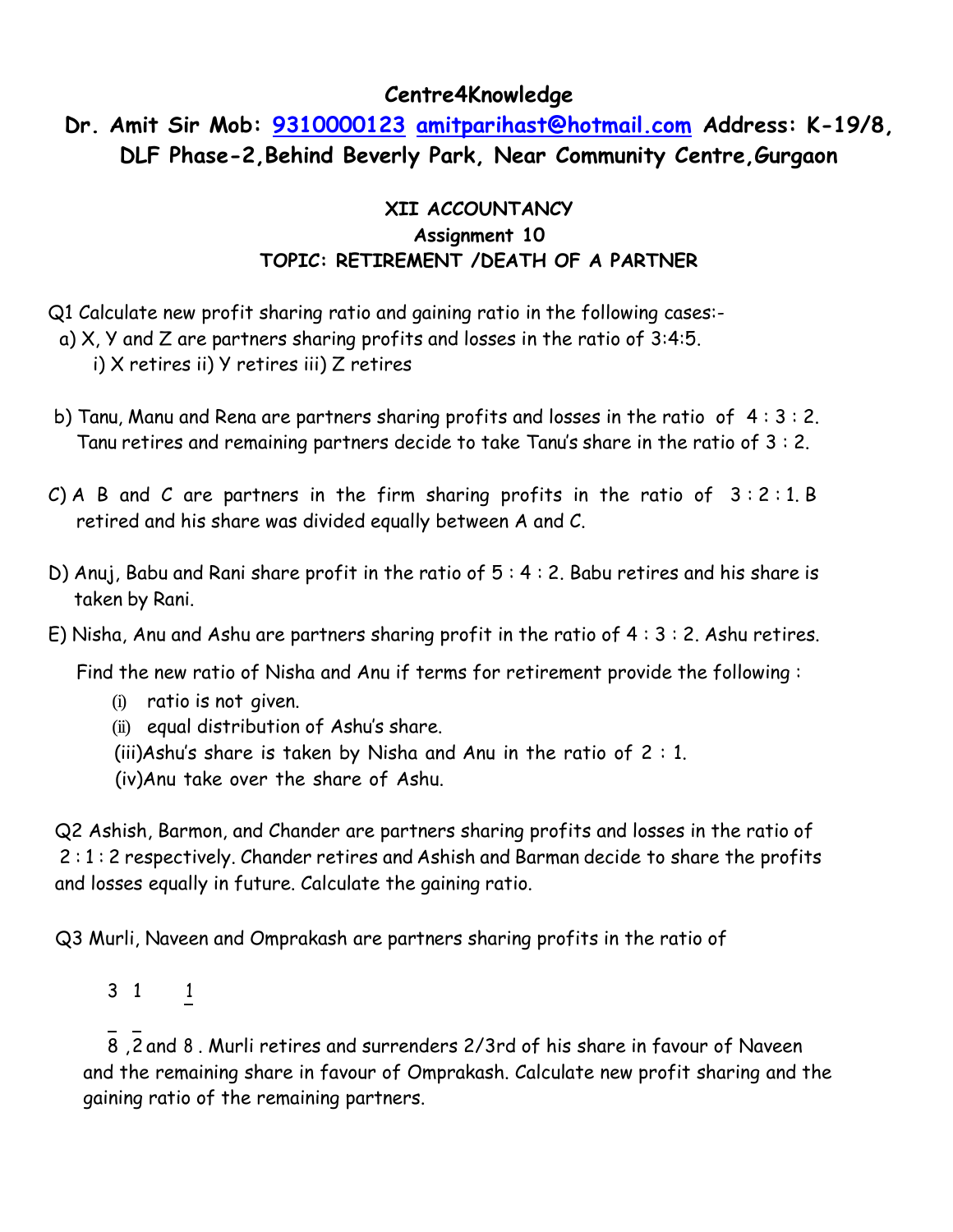Q4 Mitu, Udit and Sunny are partners sharing profit equally. Sunny retires and the goodwill of the firm is valued at Rs 54,000. No goodwill account appears in the books of the firm. Mitu and Udit share future profit in the ratio of 3 : 2. Make necessary journal entry for goodwill.

Q5 Tanu, Priya and Mayank are partners' sharing profit in the ratio of 3 : 2 : l. Priya retires and on the date of Priya's retirement goodwill is valued at Rs.90,000. Goodwill already appears in the books at a value of Rs.48,000. New ratio of Tanu and Mayank is 3 : 2. Make the necessary journal entries.

Q6 B ,K and P are partners sharing profits inthe ratio of 2:3:4 . P retires and for this purpose goodwill is valued at one and half year's purchase of average super profits of last three years , which are as under:

I year Rs50,000, II year Rs 55,000 , III year Rs 75,000

The normal profits for similar firms is Rs45,000.

Pass the necessary journal entry.

Q7 C , T and R were partners in a firm sharing profits and losses in the ratio of 2:1:2. On 15.2,2016 C died and the new profit sharing ratio between T and R was 4:11. On C's death the goodwill of the firm was valued at Rs90,000. Pass the necessary journal entry.

Q8 R,N and S were partners in a firm sharing profits and losses in the ratio of 5:3:2. N retired and the new profit ratio between R and S is 2:3 . On N's retirement the goodwill of the firm was valued at Rs1,20,000. Pass the necessary journal entry.

Q 9 A ,B ,C and D were partners in a firm sharing profits and losses in the ratio of 3:3:2:2. D retires and the new profit ratio between A ,B and C is 3:2:1. On D's retirement the goodwill of the firm was valued at Rs6,00,000. Goodwill already appears in the books at Rs 4,50,000. The profits for the first year after D's retirement amount to Rs12,00,000 Pass the necessary journal entries.

Q10 Mohan, Mohit and Sonit are partners sharing profit in the ratio 3 : 2 : 1. Mohan retires from the partnership. In order to settle his claim, the following revaluation of assets and liabilities was agreed upon:

- (i) The value of Machinery is increased by Rs.25,000.
- (ii) The value of Investment is increased by Rs 2,000.
- (iii) A provision for outstanding bill standing in the books at Rs. 1,000 is now not required.
- (iv) The value of Land and Building is decreased by Rs.12,000.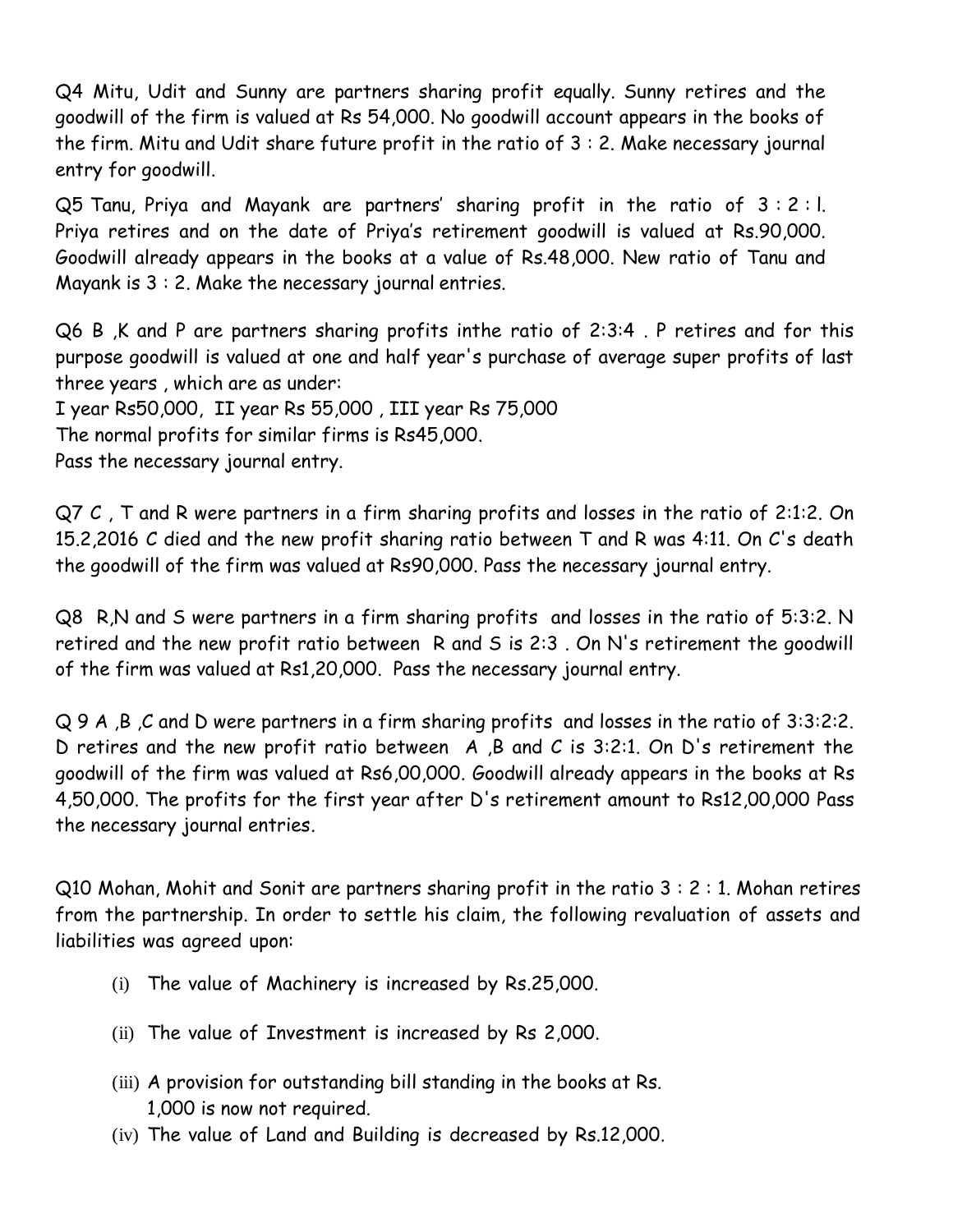Give journal entries and prepare Revaluation account.

Q11 A, B and C are partners sharing profits and losses in the ratio of 2:2:1 . B retires from the firm on 31st March 2016 . On the date of B's retirement , the following balances appeared in the books of the firm:

Profit and loss A/c Rs50,000 , General reserve Rs 30,000 , Workmen's compensation reserve Rs40,000 and Deferred revenue expenditure Rs30,000.

Pass journal entries in the following cases:

i) When they want to transfer the above mentioned items to their capital accounts.

ii) When they do not want to transfer the above mentioned items to their capital accounts but prefer to record an adjustment entry for the same.

Q12 Misha, Indra and Gitu are partners sharing profits and losses in the ratio of

3 : 2 : 1 respectively. On March 31, 2016, their Balance Sheet was as under:

| Liabilities  |          | Amount Assets<br>(Rs.) |                  | Amount<br>(Rs.) |
|--------------|----------|------------------------|------------------|-----------------|
| S. Creditors |          | 55,000                 | Goodwill         | 25,000          |
| Reserve Fund |          | 30,000                 | <b>Buildings</b> | 1,00,000        |
| Capital      |          |                        |                  |                 |
| Accounts:    |          |                        | Patents          | 30,000          |
| Misha        | 1,50,000 |                        | Machinery        | 1,50,000        |
| Indra        | 1,25,000 |                        | Stock            | 50,000          |
| Gitu         | 75,000   | 3,50,000               | Debtors          | 40,000          |
|              |          |                        | Cash             | 40,000          |
|              |          | 4,35,000               |                  | 4,35,000        |
|              |          |                        |                  |                 |

Gitu retires on the above date. It was agreed that Machinery be valued at Rs.1,40,000; Patents at Rs. 40,000; and Buildings at Rs. 1,25,000. Record the necessary journal entries and prepare the Revaluation Account.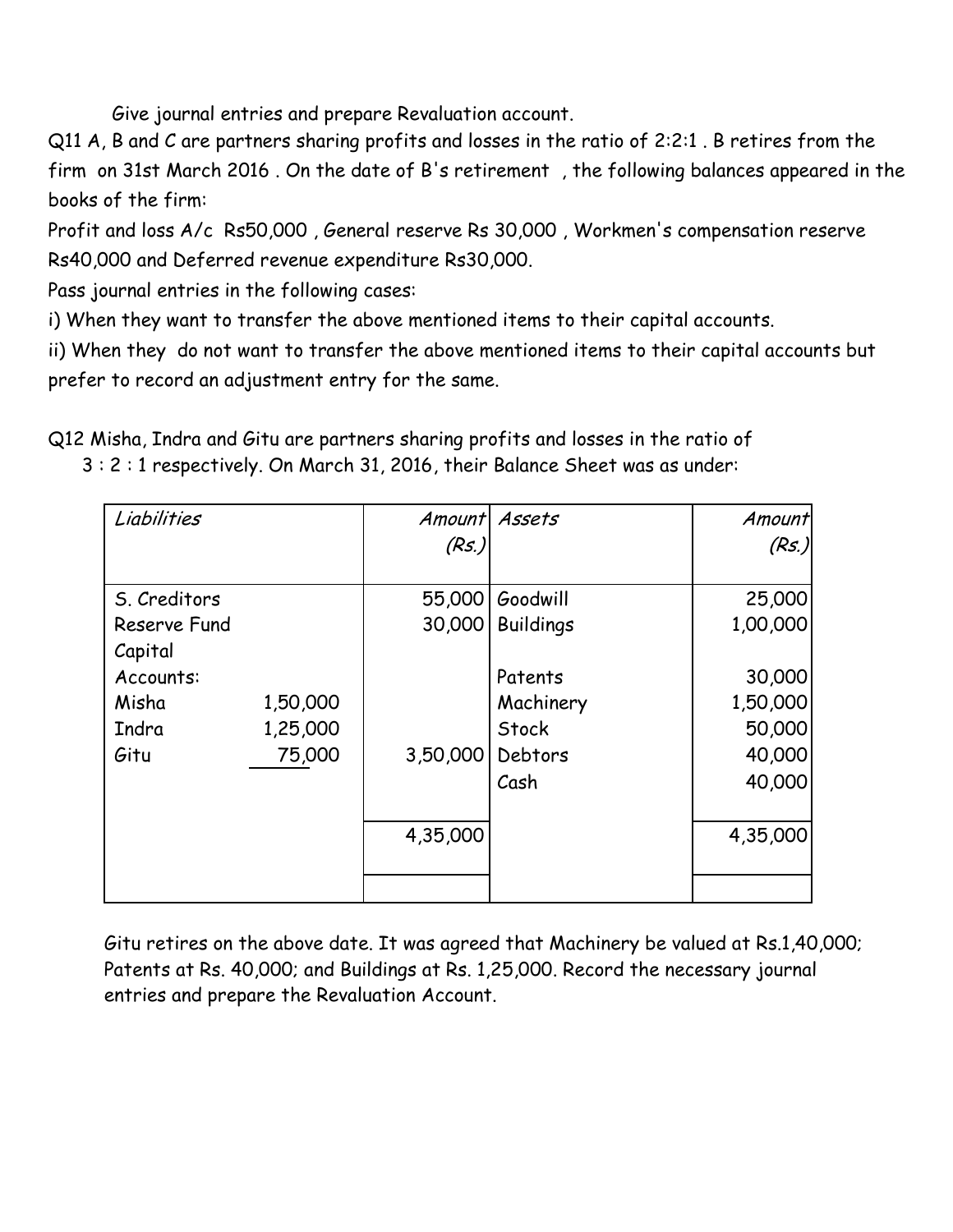## **AMITY INTERNATIONAL SCHOOL, Sec 46, Gurugram XII ACCOUNTANCY Assignment 11 TOPIC: RETIREMENT /DEATH OF A PARTNER**

Q1 A , B and C were partners sharing profits in the ratio of 3:2:1. Their balance sheet as at 31.12 .2016 was as under:

| Liabilities     | <b>Rs</b> | Assets          | <b>Rs</b> |
|-----------------|-----------|-----------------|-----------|
| Creditors       | 15,000    | Cash            | 10,000    |
| General reserve | 45,000    | Debtors         | 70,000    |
| A's capital     | 30,000    | Stock           | 20,000    |
| B's capital     | 10,000    | Patents         | 25,000    |
| $C$ 's capital  | 50,000    | <b>Building</b> | 25,000    |
|                 |           |                 |           |
|                 | 1,50,000  |                 | 1,50,000  |

B retired from the business on the same date and following were agreed upon:

i) Provision for doubtful debts be made on debtors at 20%

ii) Patents were valueless.

iii) A and C agreed to pay Rs29,000 to B in full settlement of his claim of his claim. However , Rs4,000 were to be paid immediately and the balance to be transferred to his loan A/c which will be paid in two yearly installments of Rs10,000 each including interest @10% on the balance outstanding and the remaining balance including interest shall be paid at the end of third year.

Prepare revaluation A/c , Partner's capital A/c and Balance sheet as at 31.12.2016 and B's loan A/c till it is paid off. Books are closed on 31st December.

**Q2** A, M and J are partners in a firm. M retires from the firm. On the date of retirement, Rs. 60,000 becomes due to him. A and J promise to pay him in installments every year at the end of the year. Prepare M's Loan Account in the following cases:

- 1. When payment is made four yearly installments plus interest @ 12% p.a. on the unpaid balance.
- 2.When they agree to pay three yearly installments of Rs. 20,000 including interest @ 12% p.a on the outstanding balance during the first three years and the balance including interest in the fourth year.

Q3 L, M and N were partners in a firm sharing profits and losses in the ratio of 2:2:3. On31st March,2016, their balance sheet was as follows: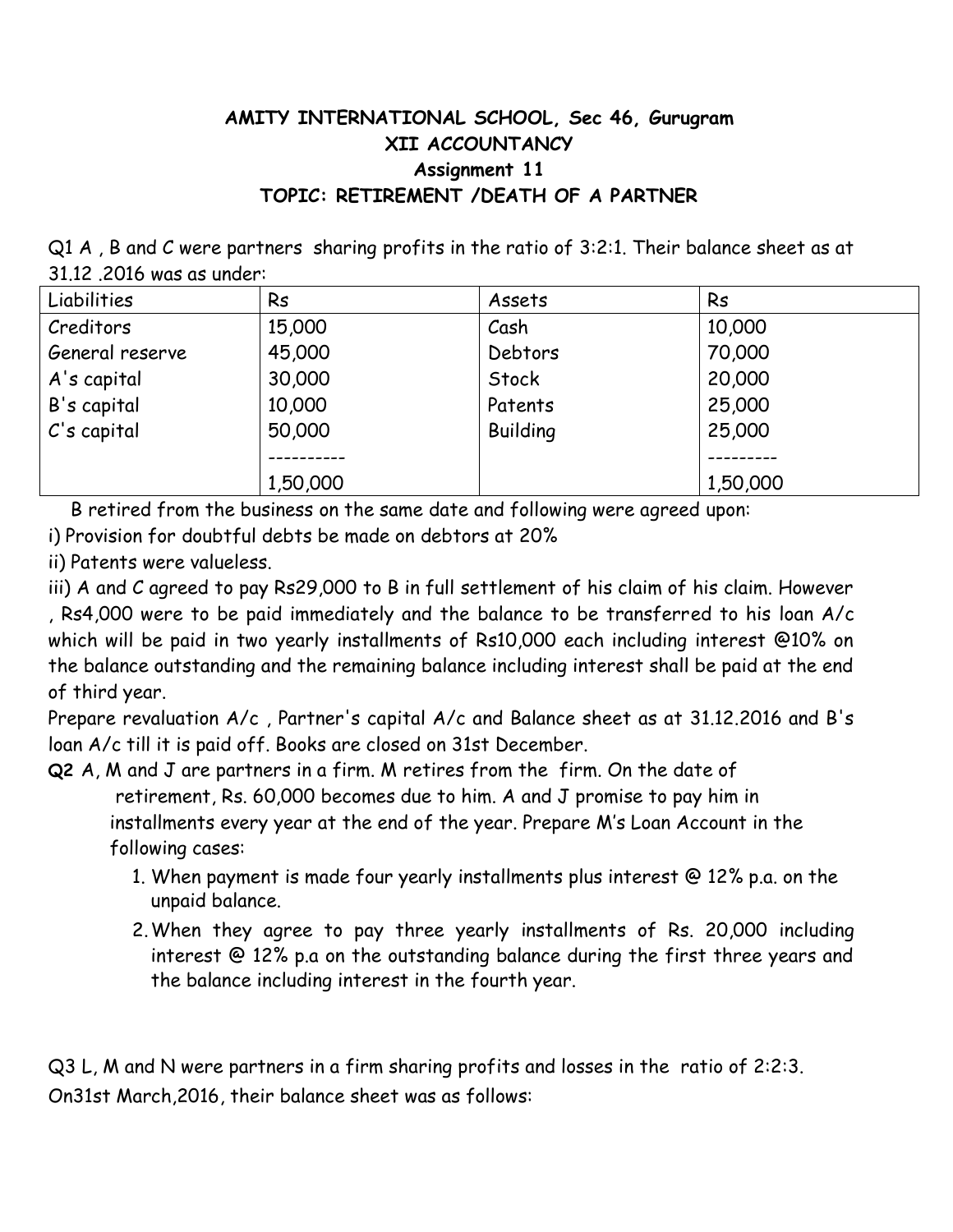| Liabilities     | <b>Rs</b> | Assets         | Rs        |
|-----------------|-----------|----------------|-----------|
| Trade creditors | 1,60,000  | Land &building | 10,00,000 |
| Bank overdraft  | 44,000    | Machinery      | 5,00,000  |
| Long term debts | 4,00,000  | Furniture      | 7,00,000  |
| Employee's      |           | Investment     | 2,00,000  |
| provident fund  | 76,000    | Closing stock  | 8,00,000  |
| Capitals:       |           | Sundry debtors | 4,00,000  |
| L               | 12,50,000 | Bank           | 80,000    |
| M               | 8,00,000  | Deferred       |           |
| N               | 10,50,000 | advertisement  | 1,00,000  |
|                 |           | expenditure    |           |
|                 | 37,80,000 |                | 37,80,000 |

On 31st March,2016,M retired from the firm and the remaining partners decided to carry on the business. It was decided to revalue assets and liabilities as under:

i) Land and Building be appreciated by Rs2,40,000 and machinery be depreciated by 10%.

ii) 50% of investments were taken over by the retiring partner at book value.

iii)An old customer Mohan whose account was written off as bad debt has promised to pay Rs7,000 in settlement of his full debt of Rs10,000.

iv) Provision for doubtful debts was to be made at 5% on debtors.

v) Closing stock will be valued at market price which is RsRs1,00,000 less than the book value.

vi)Goodwill of the firm be valued at Rs5,60,000 and M's share of goodwill be adjusted in the accounts of Land N . L and N decided to share future profits and losses in the ratio of 3:2.

vii) The total capital of the new firm will be Rs32,00,000 which will be in the proportion of the profit sharing ratio of Land N.

viii) Amount due to M was settled by accepting a bill of exchange in his favour payable after 4 months. Prepare revaluation A/c , Partner's capital A/c and Balance sheet.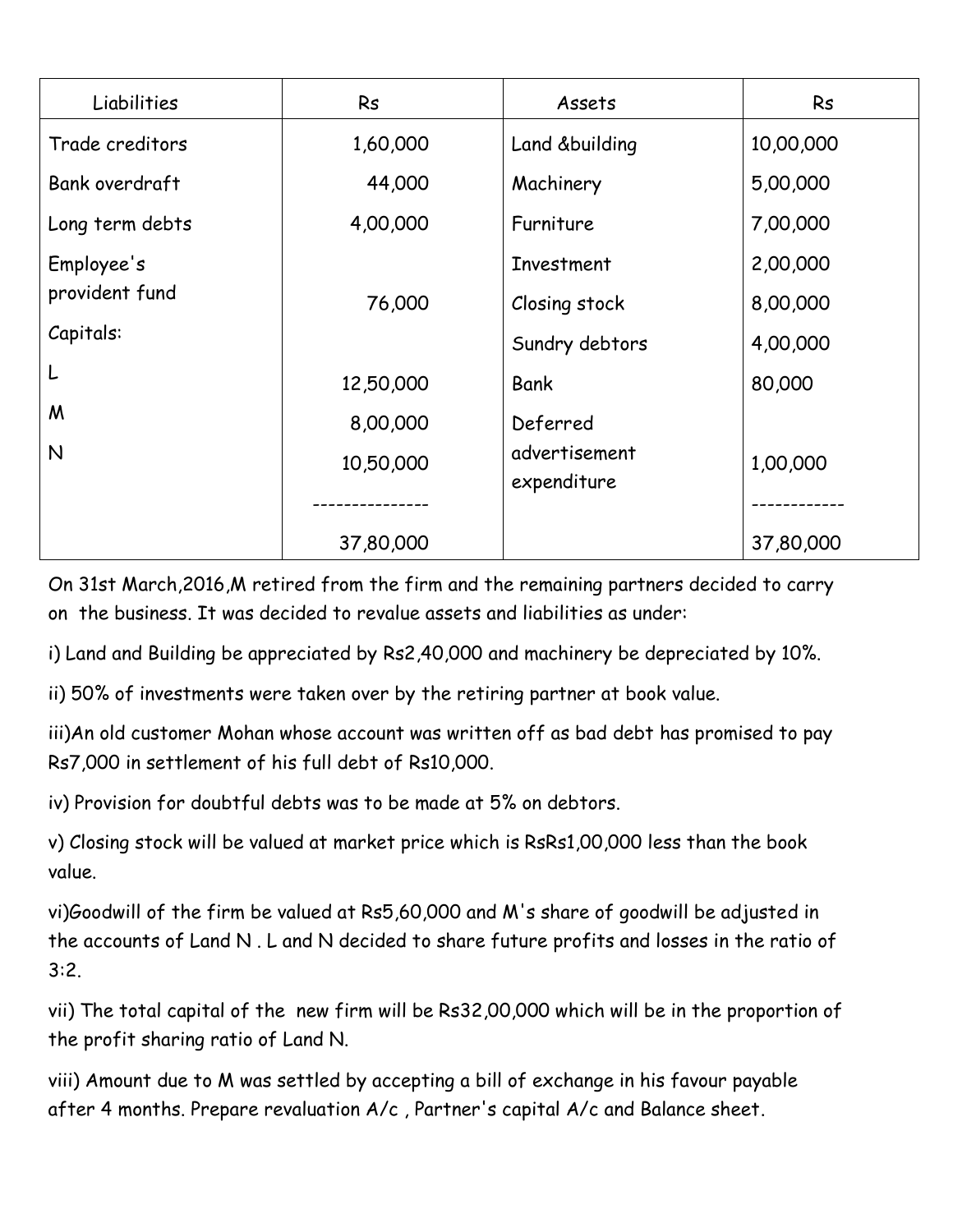### **AMITY INTERNATIONAL SCHOOL, Sec 46, Gurugram XII ACCOUNTANCY Assignment 12 TOPIC: RETIREMENT /DEATH OF A PARTNER**

Q1 Roopam, Sunder and Shalini are partners sharing profit in the ratio of 5 : 3 : 2. Roopam retired, when their capitals were: Rs.46,000, Rs.42,000 and Rs.38,000 respectively after making all adjustments on retirement. Sunder and Shalini decided to have a total capital of the firm at Rs.84,000 in the proportion of 7 : 5. Calculate actual cash to be paid or brought in by each partner and make necessary journal entries.

Q2 Sumit, Amit and Namit are partners sharing profit in the ratio of 4 : 3 : 1. when Amit retired , their adjusted capitals were Rs.76,000: Rs.45,000 and Rs.34,000 respectively. Sumit and Namit decided to have their total capital of the firm in the ratio of 3 : 2. The necessary adjustments were to be made in cash only. Calculate actual cash to be paid off or brought in by each partner.

Q3 N ,D and R were partners sharing profit and losses in the ratio of 3:2:1. On D's retirement their capital showed the following balances:

N Rs1,00,000 , D Rs50,000 , R Rs50,000.

N and R decided to share future profits and losses equally. D was to be paid and it was decided that N and R would bring in sufficient cash so as to pay D and make their capitals proportionate to their new profit sharing ratio. Show the necessary adjustments.

Q4 The Balance Sheet of Rohit, Misha and Sunil who are partners in a firm sharing profits according to their capitals as on 31st March 2016 was as under:

| Liabilities          |        | Amount<br>(Rs.) | As.sets               |        | Amount<br>(Rs.) |
|----------------------|--------|-----------------|-----------------------|--------|-----------------|
| Creditors            |        | 25,000          | Machinery             |        | 40,000          |
| <b>Bills Payable</b> |        | 13,000          | <b>Building</b>       |        | 90,000          |
| General<br>Reserve   |        | 22,000          | Debtors               | 30,000 |                 |
| Capital              |        |                 | <b>Less Provision</b> | 1,000  | 29,000          |
| Rohit                | 60,000 |                 |                       |        |                 |
| Misha                | 40,000 |                 | Stocks                |        | 23,000          |
| Sunil                | 40,000 | 1,40,000        | Cash at Bank          |        | 18,000          |
|                      |        | 2,00,000        |                       |        | 2,00,000        |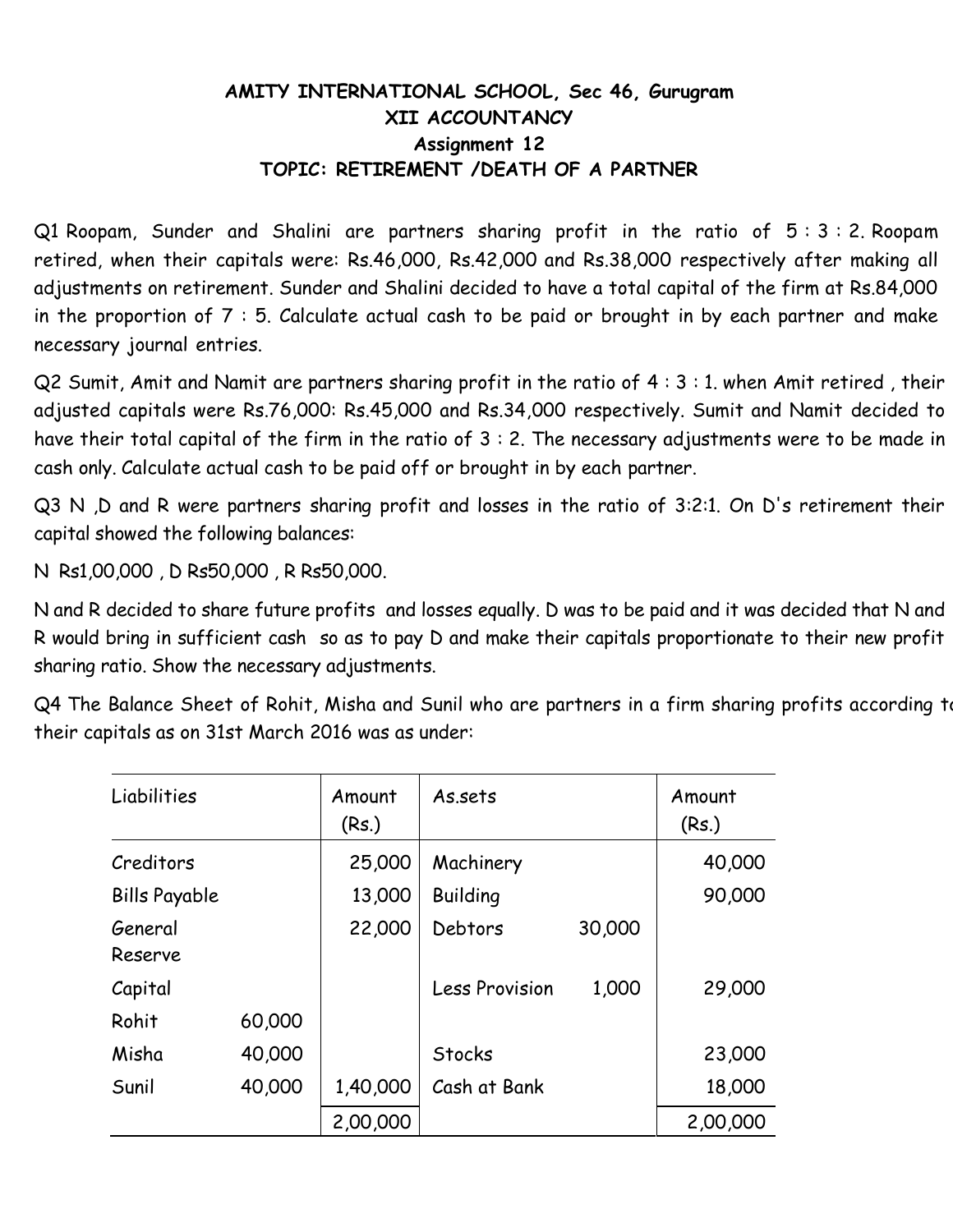On the date of Balance Sheet, Nisha retired from the firm, and following adjustments were mad

- (i) Building is appreciated by 20%.
- (ii) Provision for bad debts is increased to 5% on Debtors.
- (iii) Machinery is depreciated by 10%.

(iv) Goodwill of the firm is valued at Rs.56,000 and the retiring partner's share is adjusted.

(v) The capital of the new firm is fixed at Rs.1,20,000.

Prepare Revaluation Account, Capital Accounts of the partner and Balance sheet of the new firm after Misha's retirement.

Q4 Ram, Jai and Jagdish are partners sharing profit in the ratio of 3 : 2 : l. Their

balance sheet as on December 31st 2016 is as under :

#### **Balance sheet as on December 31st, 2016**

| Liabilities          |          | Amount<br>(Rs.) | Assets          |        | Amount<br>(Rs.) |
|----------------------|----------|-----------------|-----------------|--------|-----------------|
| Creditors            |          | 80,000          | <b>Building</b> |        | 1,80,000        |
| <b>Bills Payable</b> |          | 26,000          | Plant           |        | 1,40,000        |
| General reserve      |          | 24,000          | Motor Car       |        | 40,000          |
| Capital:             |          |                 | Stock           |        | 1,00,000        |
| Ram                  | 1,60,000 |                 | Debtors         | 63,000 |                 |
| Jai                  | 1,20,000 |                 | Less: Provision | 3,000  | 60,000          |
| Jagdish              | 1,20,000 | 4,00,000        | Cash at bank    |        | 10,000          |
|                      |          | 5,30,000        |                 |        | 5,30,000        |

Jai retires, on the above date on the following terms:

- (a) The Goodwill of the firm is valued at Rs.60,000.
- (b) Stock and Building to be appreciated by 10%.
- (c) Plant is depreciated by 10%
- (d) Provision for Bad debts is increased upto Rs.5,000.
- (e) Jai's share of goodwill adjusted through remaining partners capital account.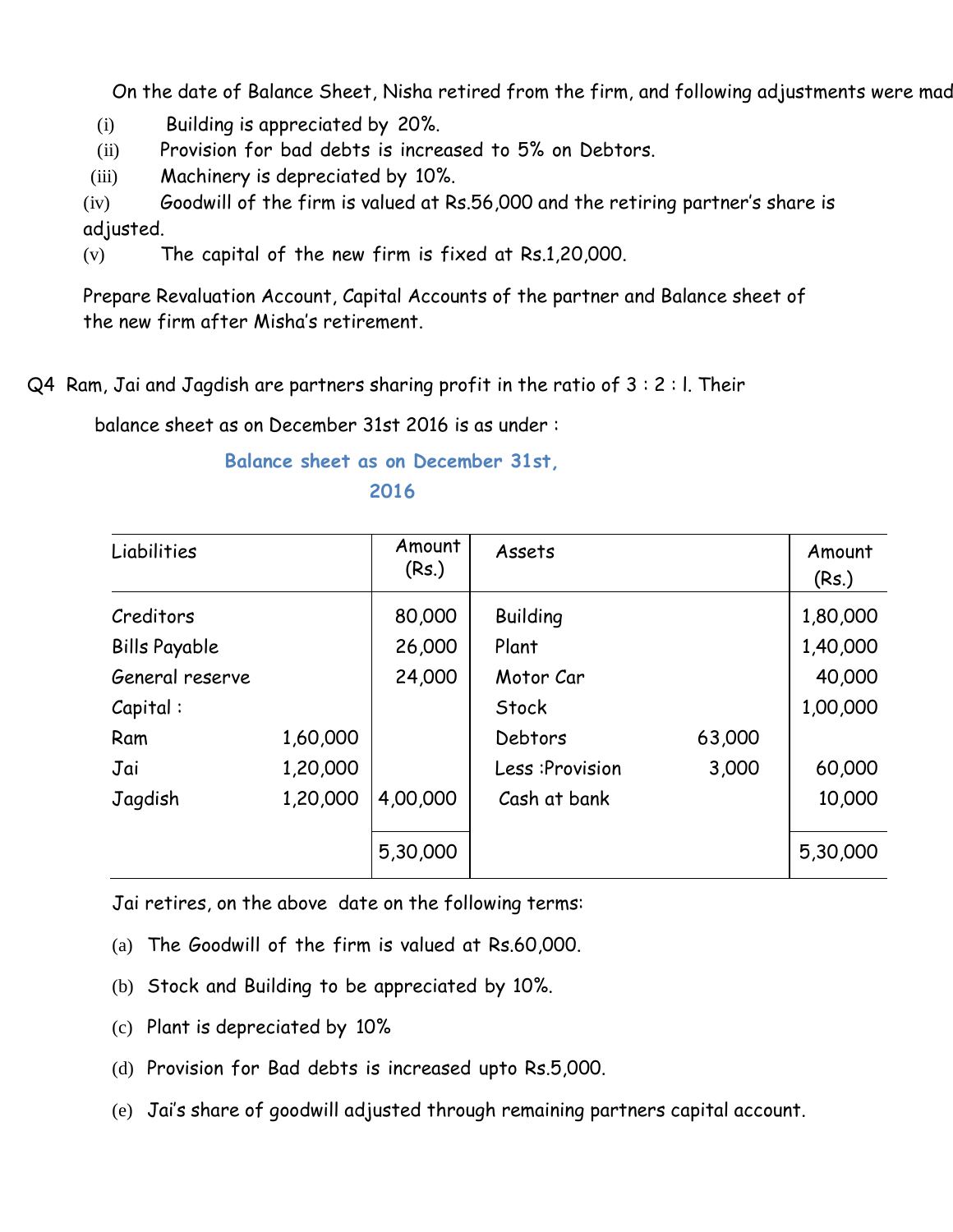The amount due to Jai is paid out of the fund brought in by Ram and Jagdish for that purpose in their new profit sharing ratio. Jai is paid full amount.

Prepare Revaluation Account and Partner's Capital account and balance sheet.

Q5

 X ,Y and Z are partners in a firm sharing profits in proportion of 1/2 , 1/6 ,and 1/3 respectively . The balance sheet as on 1 April ,2016 was as follows:

| Liabilities         | <b>Rs</b> | Assets                | <b>Rs</b> |
|---------------------|-----------|-----------------------|-----------|
| Employees provident | 12,000    | Freehold premises     | 40,000    |
| fund                |           | Machinery             | 30,000    |
| Sundry creditors    | 18,000    | Furniture             | 12,000    |
| General reserve     | 12,000    | Stock                 | 22,000    |
| $\times$            | 30,000    | Debtors 20,000        |           |
|                     | 30,000    | Less: provision 1,000 | 19,000    |
| Z                   | 28,000    | Cash                  | 7,000     |
|                     |           |                       |           |
|                     | 1,30,000  |                       | 1,30,000  |

Z retires from the business and the partners agree that:

a)Machinery is to be depreciated by 10%

b)Provision for bad debts is to be increased to Rs1,500.

c) Furniture was taken over by Z for Rs14,000.

d) Goodwill is valued at Rs21,000 on Z's retirement .

e) The continuing partners' have decided to adjust their capitals in their new profit sharing ratio after retirement of Z . Surplus or deficit if any , in their capital accounts will be adjusted through their current accounts.

Prepare Revaluation Account , Capital accounts and Balance sheet.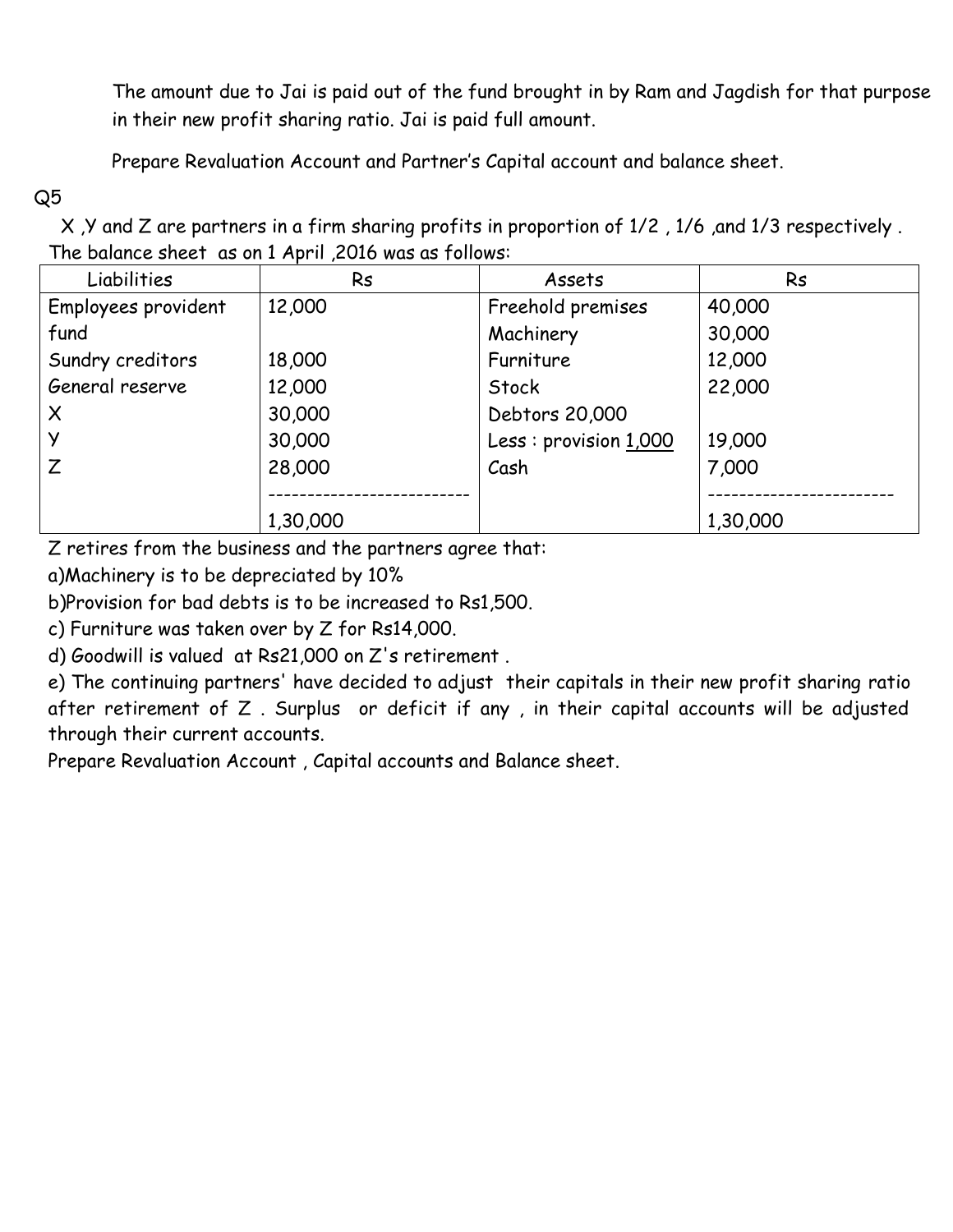### **AMITY INTERNATIONAL SCHOOL, Sec 46, Gurugram XII ACCOUNTANCY Assignment 13 TOPIC: RETIREMENT /DEATH OF A PARTNER**

**NOTE:- Calculation related to new profit sharing ratio ,gaining ratio and treatment of goodwill at the time of death of a partner will be same as in the case of retirement of a partner.**

**Q1** Amit, Tarun and Neha are partners sharing profits in the ratio of 3 : 2 : 1 Neha dies on 31st May 2016. Sales for the year 2015-2016 amounted to Rs.4,00,000 and the profit on sales is Rs.60,000. Accounts are closed on 31 March every year. Sales from lst April 2016 to 31st May 2016 is Rs.1,00,000.

Calculate the deceased partner's share in the profit upto the date of death and pass necessary journal entry for the same.

Q2 R, M and J were partners in the firm. J died on 28th February 2016. His share of profit from the closure of the last accounting year till date of death was to be calculated on the basis of the average of three completed years of profits before death. Profits for 2013,2014 and 2015 were Rs7,000 , Rs8,000 and Rs9,000 respectively.

Calculated J's share of profits till his death and pass necessary journal entry for the same.

Q3Vikas ,Vishal and Vaibhav were partners in a firm sharing profits in the ratio of 2:2:1 . The firm closes its books on 31st March ,every year. On 31.12,2015 Vaibhav died . On that date his capital account showed a credit balance of Rs3,80,000 and goodwill of the firm was valued at Rs1,20,000. There was a debit balance of Rs50,000 in the profit and loss A/c. Vaibhav's share of profit in the year of his death was to be calculated on the basis of the average profit of last five years. The average profit of last five years was Rs75,000.

Pass necessary journal entries.

Q4 X,Y and Z were partners in a firm sharing profits and losses in the ratio of 5:3:2. Zdied on 31.7.2015.

On the date of his death his capital account showed a credit balance of Rs60,000. A sum of Rs17,500 was paid immediately to the executors of Z and the balance was paid in four half yearly installments together with interest at 12%p.a starting from 31.1.2016. Books are closed on 31st December every year. Prepare Z's executors' A/c till the final payment.

Q5 A,B and C were partners in a firm sharing profits equally . On 1.4.2016 B died On that date goodwill of the firm was valued at Rs90,000. There was a balance of Rs2,70,000 in general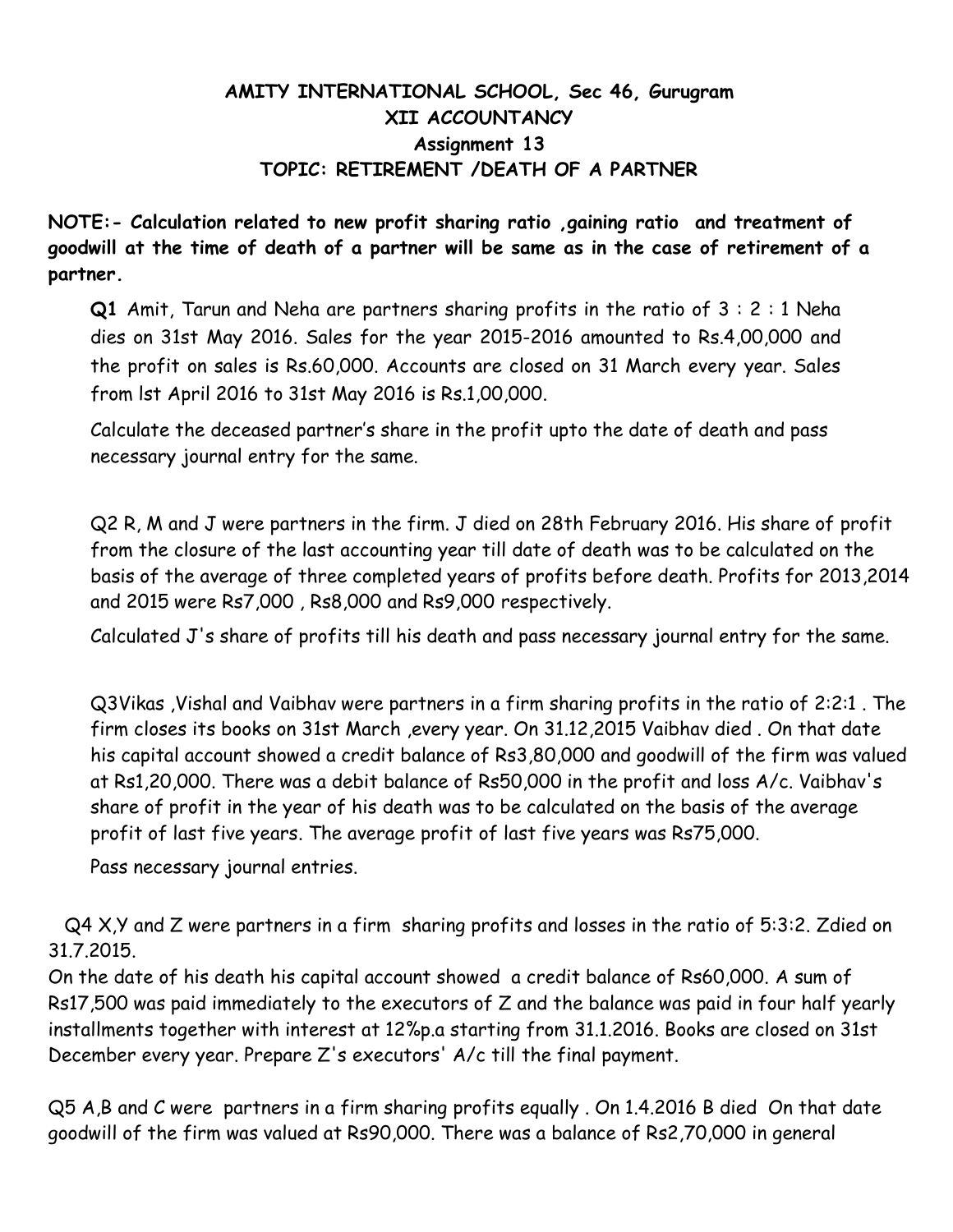reserve. As executors of B were not financially strong enough so A proposes that the executors of B shall be given 1/2 share of general reserve and remaining portion shall be distributed between A and C in the new ratio which is equal. C accepted it.

a) Identify two values which according to you motivated them to introduce such special clauses in the partnership deed.

b) Pass necessary journal entries on B's death.

Q6 A,B and C were partners sharing profits in the ratio 5:3:2 respectively. Their summarised balance sheet was as follows:

| Liabilities         | <b>Rs</b> | Assets    | <b>Rs</b> |
|---------------------|-----------|-----------|-----------|
| Current liabilities | 1,84,000  | Cash      | 24,000    |
| Capital accounts:   |           | Debtors   | 1,40,000  |
| A                   | 2,80,000  | Stock     | 1,80,000  |
| B                   | 2,00,000  | Machinery | 3,60,000  |
| $\mathcal{C}$       | 1,20,000  | Goodwill  | 80,000    |
|                     |           |           |           |
|                     | 7,84,000  |           | 7,84,000  |

C retired on 1.4.2016. It was agreed that:

a)Machinery be revalued at Rs4,80,000.

b)C's interest in the firm is valued at Rs1,88,000 after taking into consideration revaluation of assets ,reassessment of liabilities and accumulated profits/ losses etc.

c)The entire sum payable to C is to be brought in by A and B in such way so that their capital should be in their new profit sharing ratio 2:1.

d) A cash balance of Rs17,000 should be kept in the firm as minimum balance.

Prepare Revaluation Account , Capital accounts and Balance sheet.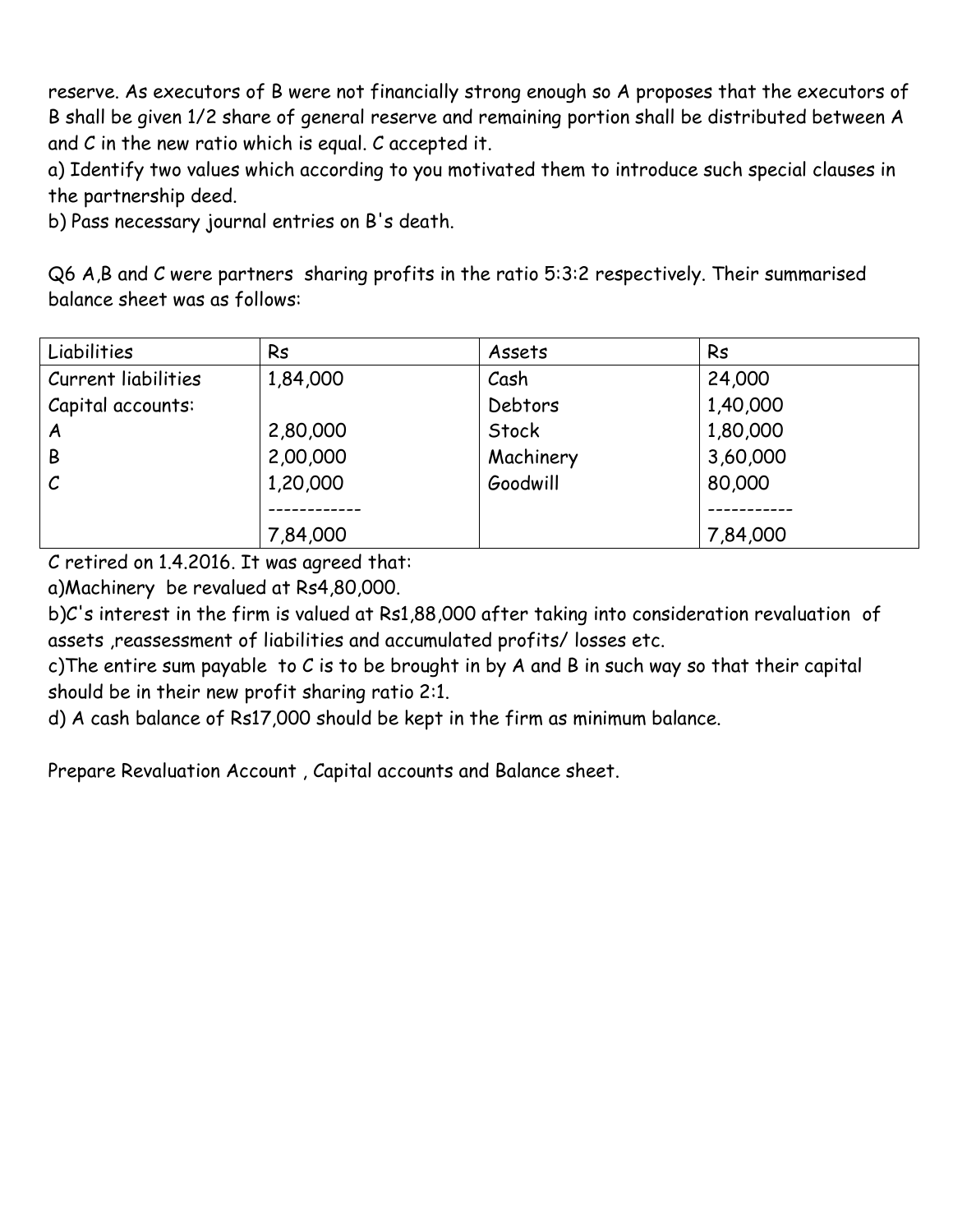## **AMITY INTERNATIONAL SCHOOL, Sec 46, Gurugram XII ACCOUNTANCY Assignment 14 TOPIC: RETIREMENT /DEATH OF A PARTNER**

**Q1** Charu Tarun and Gupt are partners in a firm sharing profit and losses in the ratio of 1/2, 1/6 and 1/3 respectively. The Balance Sheet on March 31, 2016 was as follows:

| Liabilities            |        | Amount<br>(Rs.) | Assets                |       | Amount<br>(Rs.) |
|------------------------|--------|-----------------|-----------------------|-------|-----------------|
| Sundry Creditors       |        | 36,000          | Freehold<br>Premises  |       | 80,000          |
| <b>Bills Payable</b>   |        | 24,000          | Machinery             |       | 60,000          |
| <b>General Reserve</b> |        | 24,000          | Furniture             |       | 24,000          |
| Capitals:              |        |                 | Debtors               | 40000 |                 |
| Charu                  | 60,000 |                 | <b>Less Provision</b> | 2,000 | 38,000          |
| Tarun                  | 60,000 |                 |                       |       |                 |
| Gupt                   | 56,000 | 1,76,000        | Stock                 |       | 44,000          |
|                        |        |                 | Cash                  |       | 14,000          |
|                        |        | 2,60,000        |                       |       | 2,60,000        |

Gupt retires from the business and the partners agree to the following revaluation:

- (a) Freehold premises and stock are to be appreciated by 20% and 15%. respectively.
- (b) Machinery and furniture are to be depreciated by 10% and 7% respectively
- (c) Bad debts reserve is to be increased to Rs.3,000.
- (d) On Gupt retirement, the goodwill is valued at Rs.42,000.
- (e) The remaining partners have decided to adjust their capitals in their new profit sharing ratio after retirement of Gupt. Surplus/deficit, if any in their capital account will be adjusted through cash.

Prepare necessary ledger accounts and Balance Sheet of reconstituted firm.

Q2 Namit, Sumit and Shiba are partners in a firm sharing profits in the ratio 5:3:2. On 31st December 2016 their Balance Sheet was as under:

| Liabilities | Amount (Rs.) | Assets | Amount (Rs.) |
|-------------|--------------|--------|--------------|
|-------------|--------------|--------|--------------|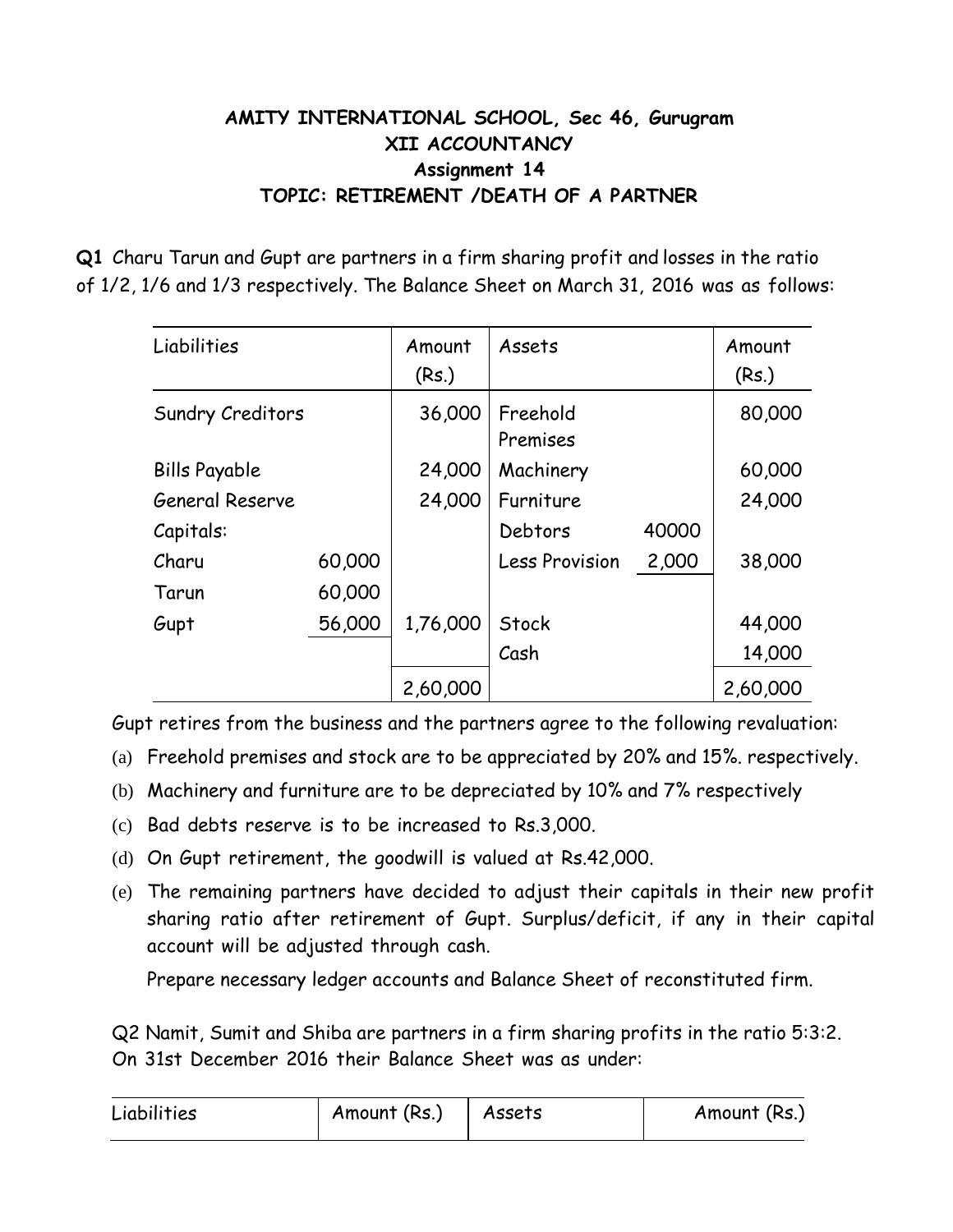| Creditors    |        | 52,000   | <b>Building</b> | 60,000   |
|--------------|--------|----------|-----------------|----------|
| Reserve Fund |        | 15,000   | Plant           | 50,000   |
| Capitals:    |        |          | Stock           | 27,000   |
| Namit        | 60,000 |          | Debtors         | 25,000   |
| Sumit        | 45,000 |          | Cash            | 10,000   |
| Shiba        | 30,000 | 1,35,000 | <b>Bank</b>     | 30,000   |
|              |        | 2,02,000 |                 | 2,02,000 |

Namit died on 1 July 2017. It was agreed between his executor and the remaining partners that:

- (i) Goodwill to be valued at  $2\frac{1}{2}$  years purchase of the average profits of the last Four years, which were: 2013 Rs. 25,000; 2014 Rs.20,000; 2015 Rs.40,000 and 2016 Rs.35,000.
- (ii) Building is valued at Rs.70,000; Plant at Rs.46,000 and Stock at Rs.32,000.
- (iii) Profit for the year 2017 be taken as having accrued at the same rate as that of the previous year.
- (iv) Interest on capital is provided at 9% p.a.
- (v) On 1 July 2017 his drawings account showed a balance of Rs.20,000.
- (vi) Rs.25,950 are to be paid immediately to his executor and the balance is transferred to his Executors Loan Account.

Prepare Namit's Capital Account and Namit's Executor's Account as on 1st July 2017.

Q3 The balance sheet of X, Y and Z who were sharing profits in the ratio of 5:3:2 as at 31st March, 2018:

| Liabilities                                                                                        | <b>Rs</b>                                                | Assets                                                  | <b>Rs</b>                              |
|----------------------------------------------------------------------------------------------------|----------------------------------------------------------|---------------------------------------------------------|----------------------------------------|
| Creditors<br>Employee's<br>provident fund<br>Profit and loss A/c<br>Capital A/cs:<br>$\times$<br>Z | 50,000<br>10,000<br>85,000<br>40,000<br>62,000<br>33,000 | Cash at bank<br>Sundry debtors<br>Stock<br>Fixed assets | 40,000<br>1,00,000<br>80,000<br>60,000 |
|                                                                                                    | 2,80,000                                                 |                                                         | 2,80,000                               |

X retired on March 31,2018 and Y and Z decided to share profits in future in the ratio of 2:3 respectively.

The other terms on retirement were as follows:

- a) Goodwill of the firm is to be valued at Rs80,000.
- b) Fixed assets are to be depreciated to Rs 57,500.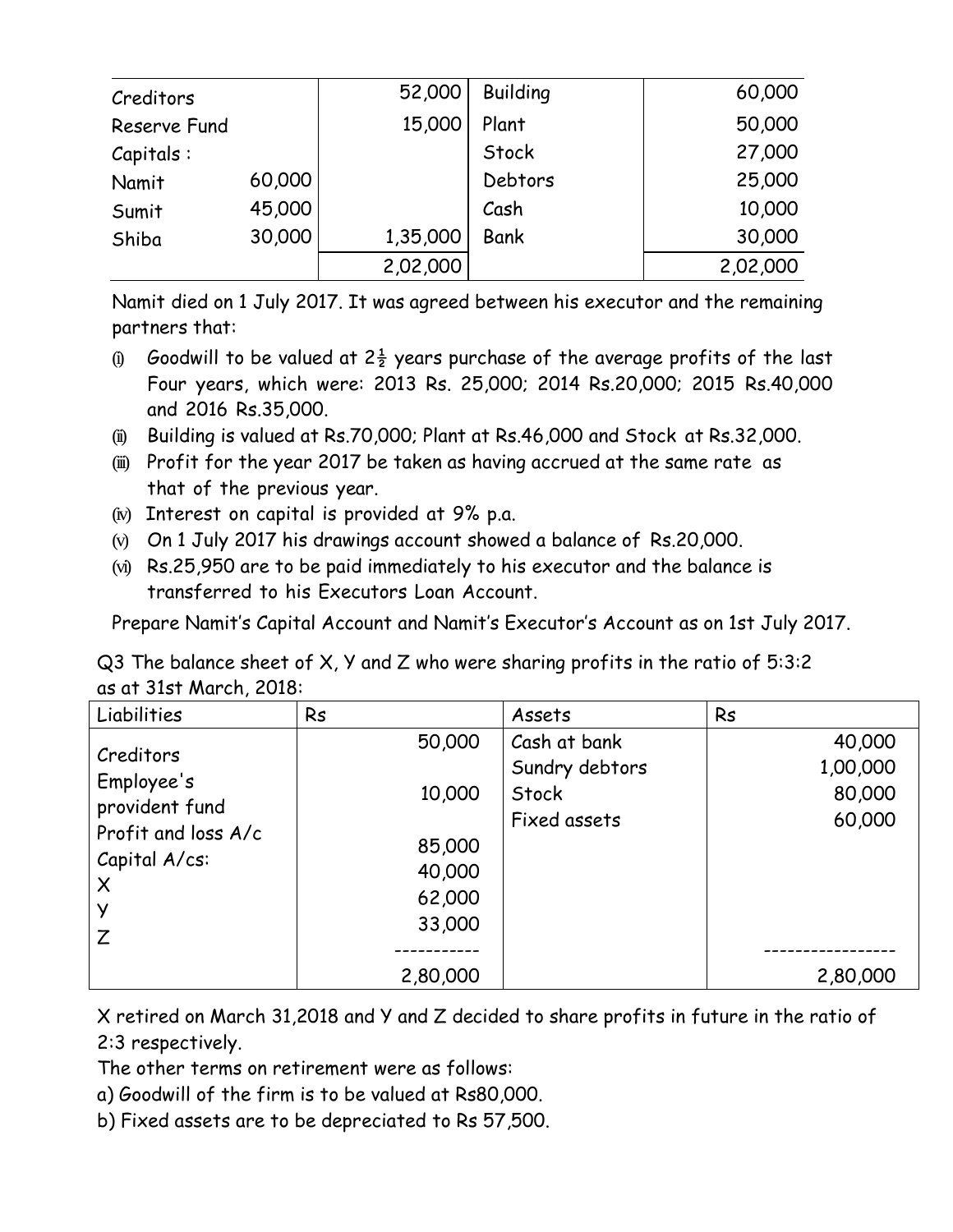c)Make a provision for doubtful debts at 5% on debtors.

d)A liability for claim , included in creditors for Rs10,000 , is settled and paid at Rs8,000. e)

case 1:- The amount to be paid to X by Y and Z in such a way that their capitals are proportionate to their profit sharing ratio and leave a balance of Rs15,000 in the bank account.

case 2:- The amount to be paid to  $X$  by  $Y$  and  $Z$  in such a way that their capitals are proportionate to their profit sharing ratio and maintain a balance of Rs45,000 in the bank account.

Q4 Sunny Honey and Rupesh are partners in a firm. Their Balance sheet as on December 31,2015 is as under:

| Liabilities        |        | Amount   | Assets               | Amount   |
|--------------------|--------|----------|----------------------|----------|
|                    |        | (Rs.)    |                      | (Rs.)    |
| Creditors          |        | 20,000   | Plant & Machinery    | 40,000   |
| General<br>Reserve |        | 20,000   | Furniture & Fittings | 5,000    |
| Capitals:          |        |          | Debtors              | 30,000   |
|                    | 40,000 |          | Stock                | 21,000   |
| Sunny              |        |          |                      |          |
| Honey              | 30,000 |          | Investment           | 24,000   |
| Rupesh             | 10,000 | 80,000   |                      |          |
|                    |        | 1,20,000 |                      | 1,20,000 |

Honey died on 30.06.2016. The partnership deed provides that the representative of the deceased partner shall be entitled to:

- (i) Balance of the capital account of deceased partner.
- (ii) Interest on Capital at 8% p.a. upto date of death.
- (iii) His share of profit upto date of death on the average of last three years profit.
- (iv) His share of any undistributed profit and losses as per last balance sheet.
- (v) Profit for the last three years was Rs.30,000, Rs.40,000 and Rs.50,000.

Ascertain the amount payable to the legal representatives of Honey and prepare Honey's account.

Q5 The following is the balance sheet of Ram, Mohan and Sohan as on 31st December 2012

| .<br>Liabilities | ىر<br>KJ. | Assets | Dc<br>כת |
|------------------|-----------|--------|----------|
|                  |           |        |          |